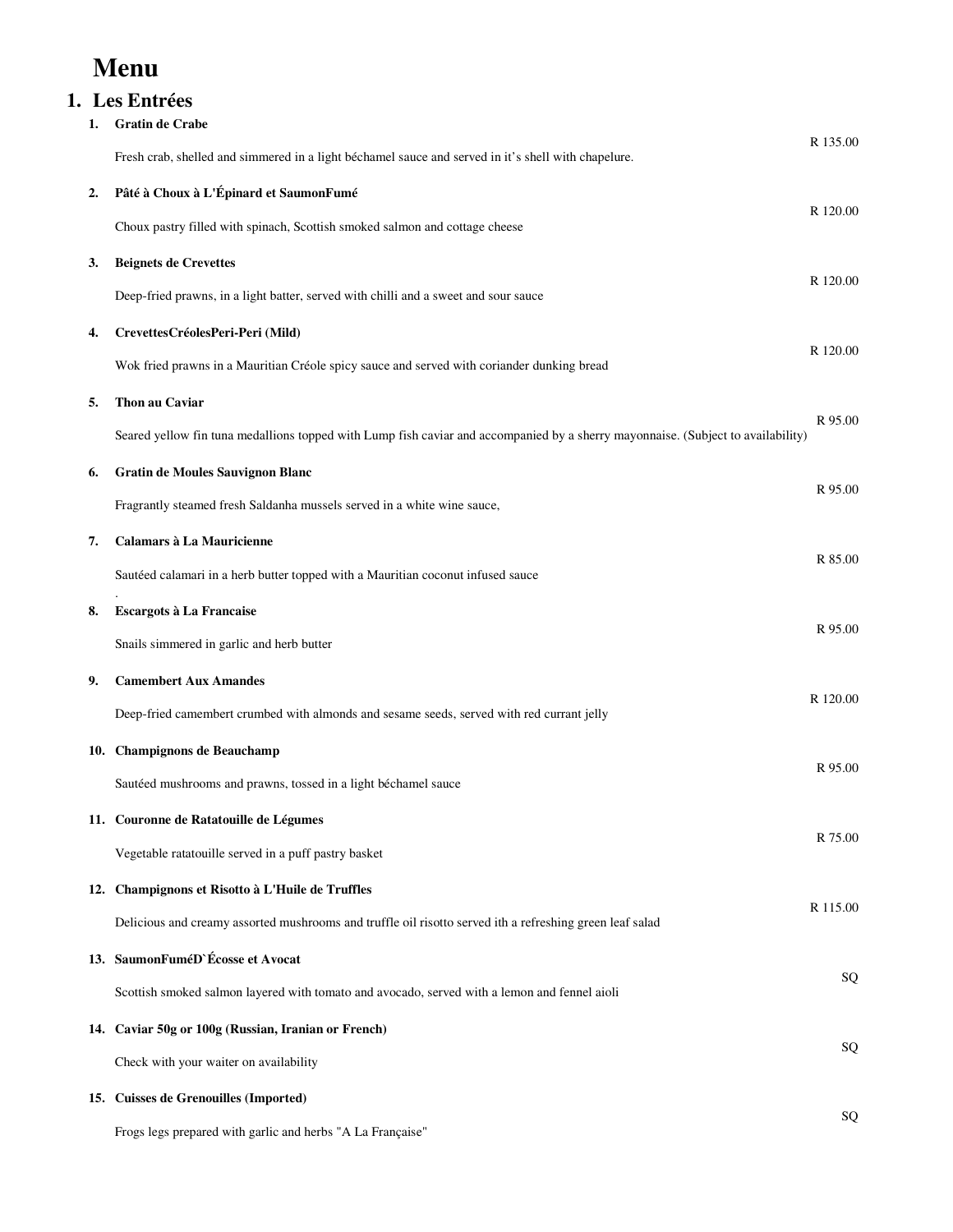### **16. Bloc de Foie Gras (Imported)**

Served with a berry and pear compote

### **2. Les Soupes**

| 1. | Soupe de Crabe                                                                                                                                                                         | R 95.00  |
|----|----------------------------------------------------------------------------------------------------------------------------------------------------------------------------------------|----------|
|    | A tomato based soup, simmered with freshly shelled Mozambican crab meat                                                                                                                |          |
| 2. | Bisque de Fruits de Mer                                                                                                                                                                | R 95.00  |
|    | Seafood bisque topped with crispy squid tentacles and toasted coconut crisps                                                                                                           |          |
| 3. | <b>Soupe Mulligatawny</b>                                                                                                                                                              | R 75.00  |
|    | A Creole and Indian Fusion, cooked with tamarind seeds, dahl and coriander                                                                                                             |          |
| 4. | Soupe à L'Oignon et Chardonnay                                                                                                                                                         |          |
|    | A typical French onion soup, simmered with Chardonnay and served with a Gruyere crouton.                                                                                               | R 75.00  |
| 5. | Soupe de Légumes (V)                                                                                                                                                                   |          |
|    | Seasonal vegetable soup at its best.                                                                                                                                                   | R 75.00  |
|    | 3. Les Salades                                                                                                                                                                         |          |
| 1. | Salade de Canard Rôti                                                                                                                                                                  | R 120.00 |
|    | Crispy duck, finely sliced on fresh garden lettuce, flavoured with warm raspberry dressing and freshly sliced apple.                                                                   |          |
| 2. | Salade de Morue et Pomme de Terre                                                                                                                                                      | R 95.00  |
|    | Shredded crispy salted cod with sautéed potato, watercress and a drizzle of red wine Cabernet vinaigrette.                                                                             |          |
| 3. | <b>Ile Maurice Summer Salad</b>                                                                                                                                                        |          |
|    | A selection of lettuce garnished with cherry tomatoes, cucumber, avocado, fresh herbs, watercress and topped with warm garlic croutons,<br>mozzarella cheese and balsamic vinaigrette. | R 75.00  |
| 4. | SaladeMediterranée                                                                                                                                                                     |          |
|    | A fresh salad with a winning combination of feta cheese, prawns, croutons and olives with a drizzle of Cabernet vinaigrette                                                            | R 150.00 |
| 5. | Salade De Calamars des Îles                                                                                                                                                            |          |
|    | Grilled calamari tubes in fresh lime juice, olive oil and a fruity Island dressing                                                                                                     | R 95.00  |
|    | <b>4. Poisson et Crustaces</b>                                                                                                                                                         |          |
| 1. | Poisson du Jour                                                                                                                                                                        |          |
|    | Fresh linefish baked with a herb sauce and served with a side order of your choice. (Subject to availability)                                                                          | SQ       |
| 2. | Kingklip Ile Maurice au Gratin                                                                                                                                                         |          |
|    | Grilled kingklip with prawns and mushrooms, laced with our béchamel sauce and baked with a cheese topping.                                                                             | SQ       |
| 3. | Langoustines de Îles                                                                                                                                                                   |          |
|    | Butterflied whole langoustines baked in a béchamel sauce and served with Creole rice.                                                                                                  | SQ       |
| 4. | <b>Langoustines Grillées</b>                                                                                                                                                           |          |

Butterflied whole langoustines grilled to perfection, served with Creole rice.

SQ

SQ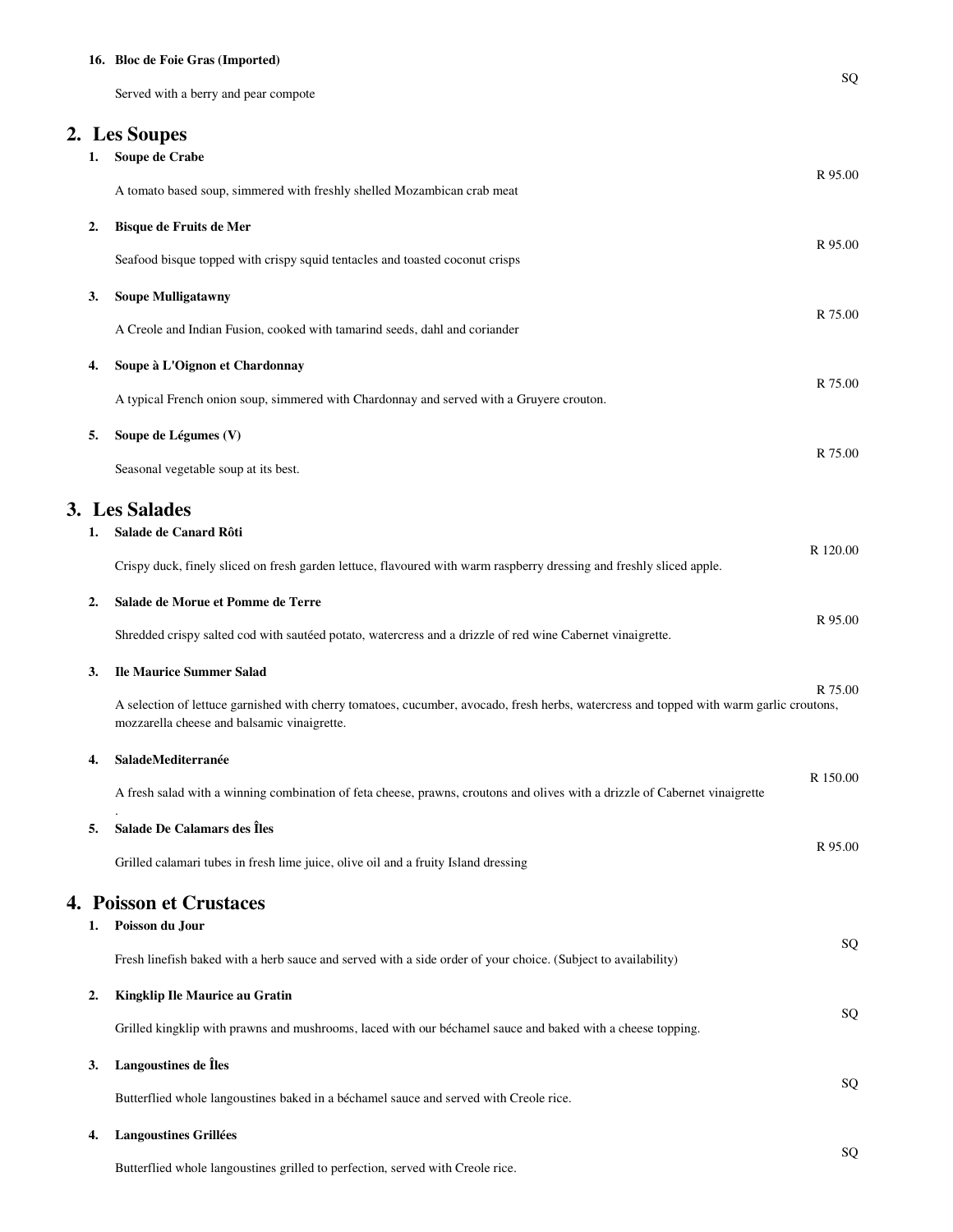### **5. CrevettesGrillées**

|    |                                                                                                                             | SQ         |
|----|-----------------------------------------------------------------------------------------------------------------------------|------------|
|    | Large king prawns grilled and served with Creole rice.                                                                      |            |
| 6. | <b>Bouillabaisse des ÎlesMauriciennes</b>                                                                                   |            |
|    | Fresh linefish, Saldanha mussels, chunky king prawns and langoustines simmered in a tomato based crab "bouillon"            | SQ         |
| 7. | Plateau de Fruits de Mer                                                                                                    |            |
|    | Grilled linefish, chunky king prawns, crayfish and langoustine. Served with Créole rice and garnished with Saldanha mussels | SQ         |
| 8. | Please request the prices of the above items with your waiter                                                               |            |
|    | 5. Les Spécialités De L'ile Maurice                                                                                         |            |
| 1. | Daube de Poisson à la Maurice                                                                                               |            |
|    | Filleted fresh linefish, baked and topped with a coconut milk and tomato based sauce                                        | R 245.00   |
| 2. | <b>Curry de Poulet et Crevettes</b>                                                                                         |            |
|    | Typical Mauritian chicken and prawn curry with French and Créole influence                                                  | R 225.00   |
| 3. | <b>Curry de Poulpe</b>                                                                                                      |            |
|    | Tender Cape octopus cooked in a typical Mauritian style curry and simmered in coconut milk                                  | R 185.00   |
| 4. | Vindaye de Poisson                                                                                                          |            |
|    | Fresh filleted barracuda or yellowtail spiced with turmeric, garlic, ginger and cooked with baby onions                     | R 185.00   |
| 5. | <b>CrevettesCréoles</b>                                                                                                     |            |
|    | Chunky king prawns, shelled and cooked in our own tomato and chilli based sauce                                             | R 295.00   |
| 6. | <b>Curry de Langoustes</b>                                                                                                  |            |
|    | Shelled crayfish tails simmered in our Mauritian curry sauce                                                                | ${\bf SQ}$ |
| 7. | <b>Curry de Crevette</b>                                                                                                    |            |
|    | King prawns, shelled and simmered in our Mauritian curry sauce                                                              | R 295.00   |
| 8. | <b>Curry de Poisson</b>                                                                                                     |            |
|    | Fresh linefish simmered in our Mauritian curry sauce.                                                                       | R 245.00   |
|    | <b>6. Viandes et Volaille</b>                                                                                               |            |
| 1. | CarreD'AgneauGrillé                                                                                                         |            |
|    | Tender rack of lamb grilled to perfection, basted with garlic and served with traditional kidney beans                      | R 265.00   |
| 2. | Steak D'AgneauGrillé et Jus Aux Champignons                                                                                 |            |
|    | Steak of Karoo lamb served with a mushroom and red wine reduction                                                           | R 245.00   |
| 3. | Entrecôte "á la Francaise"                                                                                                  |            |

R 210.00 Skillet grilled sirloin glazed with a herb butter and served with "pomme frites" and green salad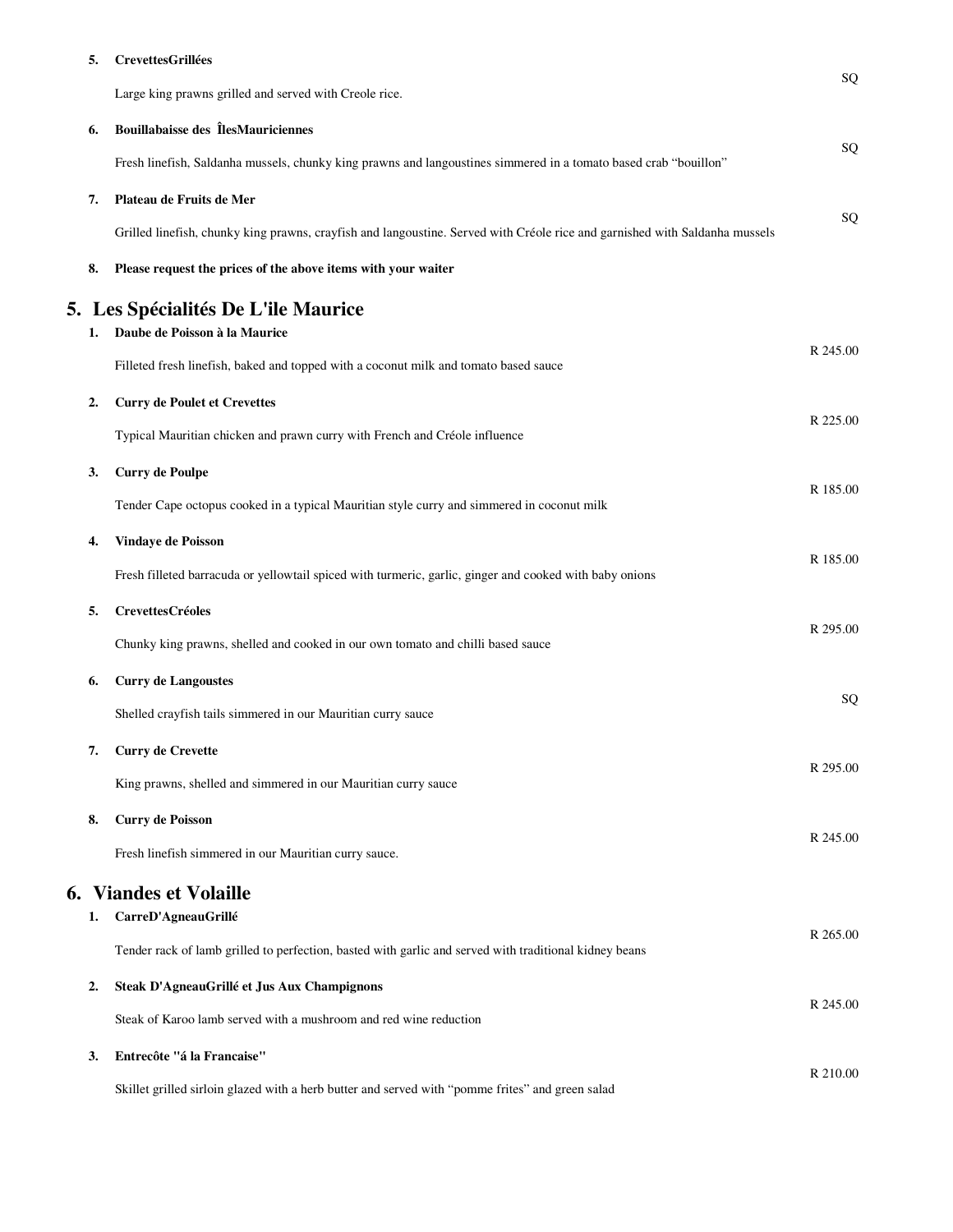#### **4. Filet Château**

R 245.00 Tender middle cut fillet seared with green peppercorns and served with fresh mushrooms in a creamy mustard and brandy sauce, garnished with fresh avocado

| 5. | Filet enCroûte                                                                                                                                         | R 210.00 |
|----|--------------------------------------------------------------------------------------------------------------------------------------------------------|----------|
|    | Fillet cooked with a mushroom and spinach stuffing, wrapped in puff pastry and served pink.                                                            |          |
| 6. | Filet Au PoivresVert de Madagascar                                                                                                                     |          |
|    | Medallions of tender fillet pan-fried with green peppercorns in a creamy mustard sauce and flamed in brandy                                            | R 245.00 |
| 7. | Queue de Boeuf "Campagnarde"                                                                                                                           | R 185.00 |
|    | Oxtail casserole "Country Style", slow cooked with broad beans                                                                                         |          |
| 8. | Petit PouletGrillé                                                                                                                                     | R 195.00 |
|    | Whole grain fed farm baby chicken marinated with fresh herbs, garlic and our own mild peri-peri and grilled to perfection                              |          |
| 9. | Poulet "Chasseur"                                                                                                                                      | R 185.00 |
|    | Grain fed farm chicken "Hunter Style" prepared with button mushrooms, tarragon in a delicate wine and brandy sauce                                     |          |
|    | 10. Civet de Lapin                                                                                                                                     |          |
|    | Rabbit marinated with red wine and slowly simmered with herbs and spices                                                                               | R 255.00 |
|    | 11. Lapin Grillé                                                                                                                                       |          |
|    | Rabbit grilled with fresh herbs and served with "pomme frites"                                                                                         | R 255.00 |
|    | 12. Canard a L'Orange                                                                                                                                  |          |
|    | Roasted duck laced with our red wine an orange sauce                                                                                                   | R 245.00 |
|    | All the above are served with a choice of French fries, vegetables or mashed potato                                                                    |          |
|    | <b>7.</b> Les Vegetariens                                                                                                                              |          |
| 1. | Gratin de Légumes                                                                                                                                      | R 150.00 |
|    | Vegetables au gratin                                                                                                                                   |          |
| 2. | Curry de Légumesen Saison                                                                                                                              | R 150.00 |
|    | seasonal vegetable curry Mauritian style                                                                                                               |          |
| 3. | ArlequinenAigre-Doux                                                                                                                                   | R 150.00 |
|    | Assortment of seasonal fresh vegetables prepared in a homemade sweet and sour pineapple and coconut milk broth. Served with lentils and<br>Créole rice |          |
| 4. | Couronne de Ratatouille de Légumes                                                                                                                     |          |
|    | A ratatouille of seasonal vegetables served in a basket of puff pastry                                                                                 | R 150.00 |
| 5. | <b>Pasta Rougaille</b>                                                                                                                                 | R 150.00 |
|    | Tagliatelle pasta tossed with roasted peppers and baby vegetables. Served with our Créole influenced rougaille sauce                                   |          |
| 6. | Aubergine Farcie à La Niçoise                                                                                                                          | R 150.00 |
|    |                                                                                                                                                        |          |

Roasted aubergine filled with seared cherry tomatoes, baby spinach, mange tout peas, olives, toasted sunflower seeds and Danish feta